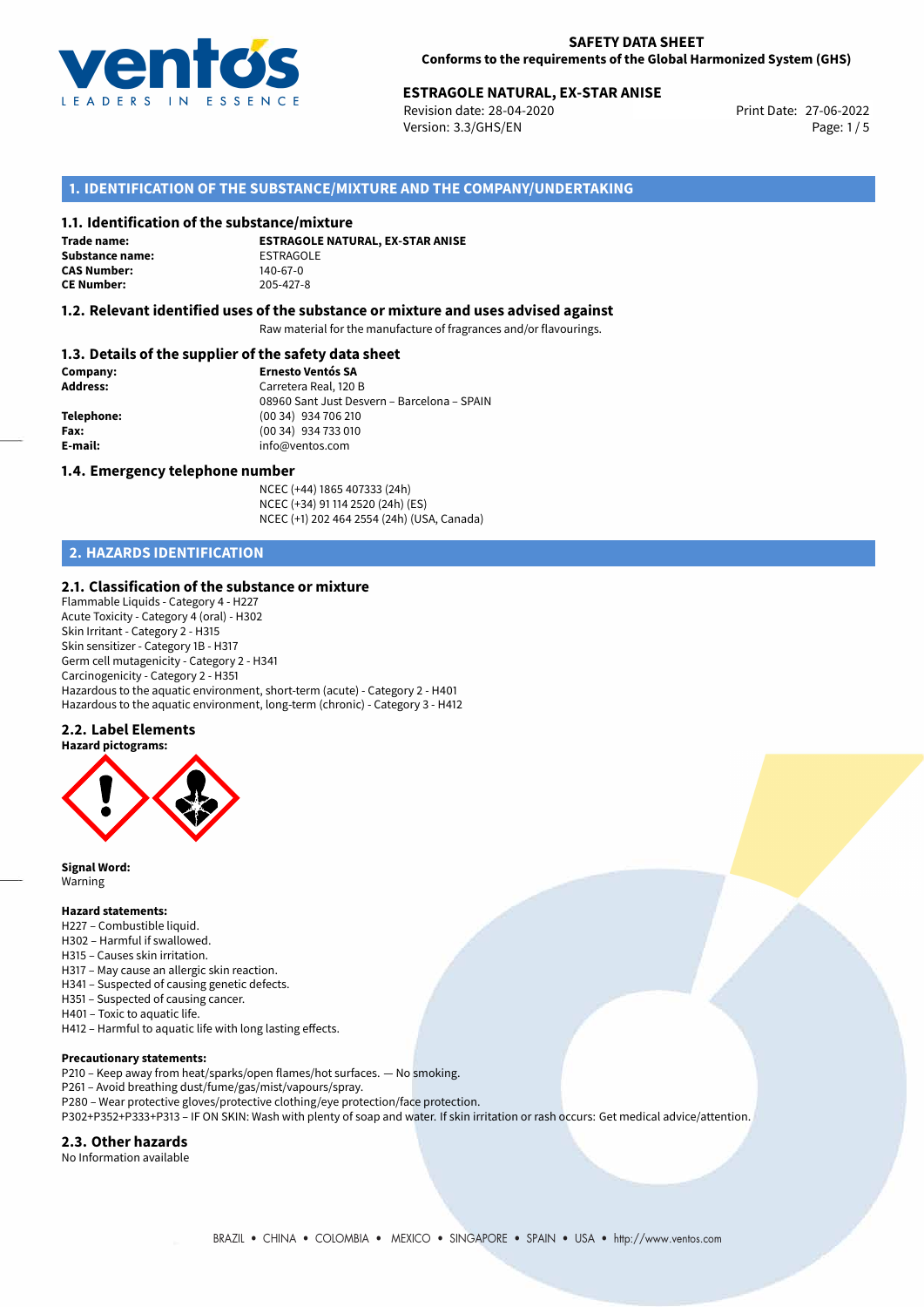

## **ESTRAGOLE NATURAL, EX-STAR ANISE**<br>
Revision date: 28-04-2020<br>
Print Date: 27-06-2022

Revision date: 28-04-2020 Version: 3.3/GHS/EN Page: 2 / 5

## **3. COMPOSITION/INFORMATION ON INGREDIENTS**

#### **3.1. Substances**

| Chemical name: | ESTRAGOLE      |
|----------------|----------------|
| CAS number:    | $140 - 67 - 0$ |
| EC number:     | 205-427-8      |

#### **Hazardous constituents:**

| <b>Chemical Name</b> | % (w/w)   | CAS No<br><b>EC No</b> | <b>Classification according to GHS</b>                                                                                                                                                                                                                                                                                                                                                                                |
|----------------------|-----------|------------------------|-----------------------------------------------------------------------------------------------------------------------------------------------------------------------------------------------------------------------------------------------------------------------------------------------------------------------------------------------------------------------------------------------------------------------|
| ESTRAGOLE            | $\geq$ 50 | 140-67-0<br>205-427-8  | Flammable Liquids - Category 4 - H227<br>Acute Toxicity - Category 4 (oral) - H302<br>Skin Irritant - Category 2 - H315<br>Skin sensitizer - Category 1B - H317<br>Germ cell mutagenicity - Category 2 - H341<br>Carcinogenicity - Category 2 - H351<br>Hazardous to the aquatic environment, short-term (acute) - Category 2 - H401<br>Hazardous to the aquatic environment, long-term (chronic) - Category 3 - H412 |

[See the full text of the hazard statements in section 16.](#page-4-0)

## **3.2. Mixtures**

## Not applicable.

## **4. FIRST-AID MEASURES**

#### **4.1. Description of necessary first aid measures**

| In case of contact with eyes, rinse immediately with plenty of water for at least 15 minutes and seek medical advice. |
|-----------------------------------------------------------------------------------------------------------------------|
|                                                                                                                       |
|                                                                                                                       |
|                                                                                                                       |
|                                                                                                                       |
|                                                                                                                       |
|                                                                                                                       |

## **4.2. Most important symptoms and effects, both acute and delayed**

#### No information available.

## **4.3. Indication of any immediate medical attention and special treatment needed**

No information available.

## **5. FIRE-FIGHTING MEASURES**

#### **5.1. Extinguishing Media**

Water spray, carbon dioxide, dry chemical powder or appropriate foam. For safety reasons do not use full water jet.

#### **5.2. Special hazards arising from the substance or mixture**

Known or Anticipated Hazardous Products of Combustion: Emits toxic fumes under fire conditions.

#### **5.3. Advice for firefighters**

High temperatures can lead to high pressures inside closed containers. Avoid inhalation of vapors that are created. Use appropriate respiratory protection. Do not allow spillage of fire to be poured into drains or watercourses. Wear self-contained breathing apparatus and protective clothing.

## **6. ACCIDENTAL RELEASE MEASURES**

#### **6.1. Personal precautions, protective equipment and emergency procedures**

Evacuate surronding areas. Ensure adequate ventilation. Keep unnecessary and unprotected personnel from entering. Do not breathe vapor/spray. Avoid contact with skin and eyes. Information regarding personal protective measures: see section 8.

#### **6.2. Environmental precautions**

To avoid possible contamination of the environment, do not discharge into any drains, surface waters or groundwaters.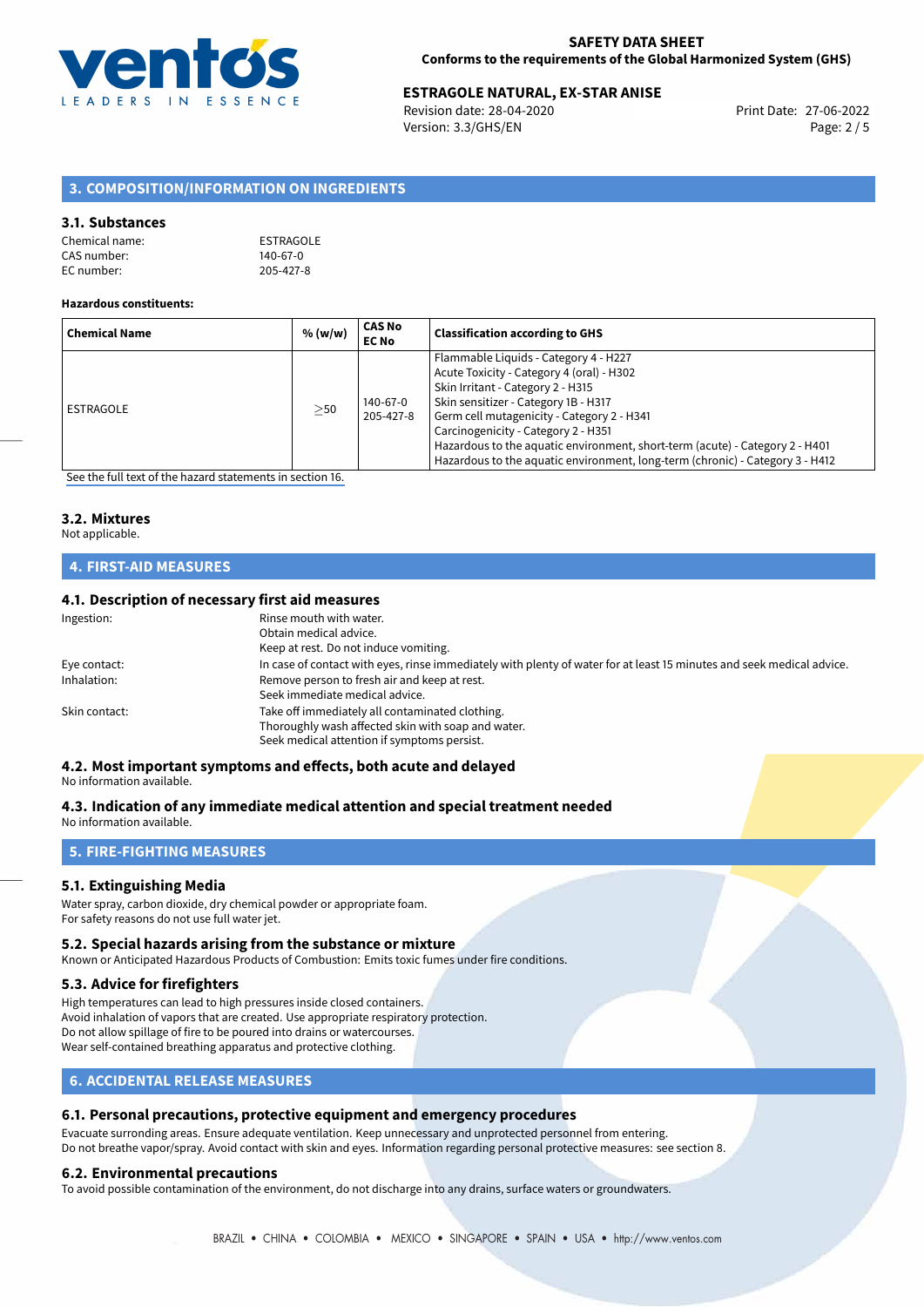

## **ESTRAGOLE NATURAL, EX-STAR ANISE**<br>
Revision date: 28-04-2020<br>
Print Date: 27-06-2022

Revision date: 28-04-2020 Version: 3.3/GHS/EN Page: 3 / 5

## **6.3. Methods and materials for containment and cleaning up**

Cover with an inert, inorganic, non-combustible absorbent material (e.g. dry-lime, sand, soda ash). Place in covered containers using non-sparking tools and transport outdoors. Avoid open flames or sources of ignition (e.g. pilot lights on gas hot water heater). Ventilate area and wash spill site after material pickup is complete.

#### **6.4. Reference to other sections**

Information regarding exposure controls, personal protection and disposal considerations can be found in sections 8 and 13.

#### **7. HANDLING AND STORAGE**

#### **7.1. Precautions for safe handling**

Do not store or handle this material near food or drinking water. Do not smoke. Avoid contact with the eyes, skin and clothing. Wear protective clothing and use glasses. Observe the rules of safety and hygiene at work. Keep in the original container or an alternative made from a compatible material.

#### **7.2. Conditions for safe storage, including any incompatibilities**

Store in tightly closed and preferably full containers in a cool, dry and ventilated area, protected from light. Keep away from sources of ignition (e.g. hot surfaces, sparks, flame and static discharges). Keep away from incompatible materials (see section 10).

#### **7.3. Specific end use(s)**

No information available.

#### **8. EXPOSURE CONTROLS AND PERSONAL PROTECTION**

#### **8.1. Control parameters**

Components with occupational exposure limits: None known.

#### **8.2. Exposure controls**

Measures should be taken to prevent materials from being splashed into the body. Provide adequate ventilation, according to the conditions of use. Use a mechanical exhaust if required.

#### **8.3. Individual protection measures, such as personal protective equipment**

| Eye/Face protection:             | Chemical safety goggles are recommended. Wash contaminated goggles before reuse.                                                            |  |  |
|----------------------------------|---------------------------------------------------------------------------------------------------------------------------------------------|--|--|
| Hand Protection:                 | Chemical-resistant gloves are recommended. Wash contaminated gloves before reuse.                                                           |  |  |
| Body protection:                 | Personal protective equipment for the body should be selected based on the task being performed and the risks<br>involved.                  |  |  |
| Respiratory Protection:          | In case of insufficient ventilation, use suitable respiratory equipment.                                                                    |  |  |
| Environmental exposure controls: | Emissions from ventilation or process equipment should be checked to ensure they comply with environmental<br>protection legislation.       |  |  |
|                                  | In some cases, filters or engineering modifications to the process equipment will be necessary to reduce emissions to<br>acceptable levels. |  |  |

#### **9. PHYSICAL AND CHEMICAL PROPERTIES**

#### **9.1. Information on basic physical and chemical properties**

| Appearance:                         | Liguid                    |
|-------------------------------------|---------------------------|
| Colour:                             | Conforms to standard      |
| Odour:                              | Conforms to standard      |
| Odour theshold:                     | Not determined            |
| pH:                                 | Not determined            |
| Melting point/freezing point:       | Not determined            |
| Boling point/boiling range (°C):    | $215 - 216$               |
| Flash point:                        | $81^{\circ}$ C            |
| Evaporation rate:                   | Not determined            |
| Flammability:                       | Not determined            |
| Lower flammability/Explosive limit: | Not determined            |
| Upper flammability/Explosive limit: | Not determined            |
| Vapour pressure:                    | Not determined            |
| Vapour Density:                     | Not determined            |
| Density:                            | $0,955 - 0,975$ g/mL (20  |
| Relative density:                   | $0,955 - 0,975$ (20°C)    |
| Water solubility:                   | <b>INSOLUBLE IN WATER</b> |

oforms to standard determined determined determined determined Flammability: Not determined determined determined determined determined: Density: 0,955*−*0,975 g/mL (20ºC) Relative density: 0,955*−*0,975 (20ºC) **OLUBLE IN WATER**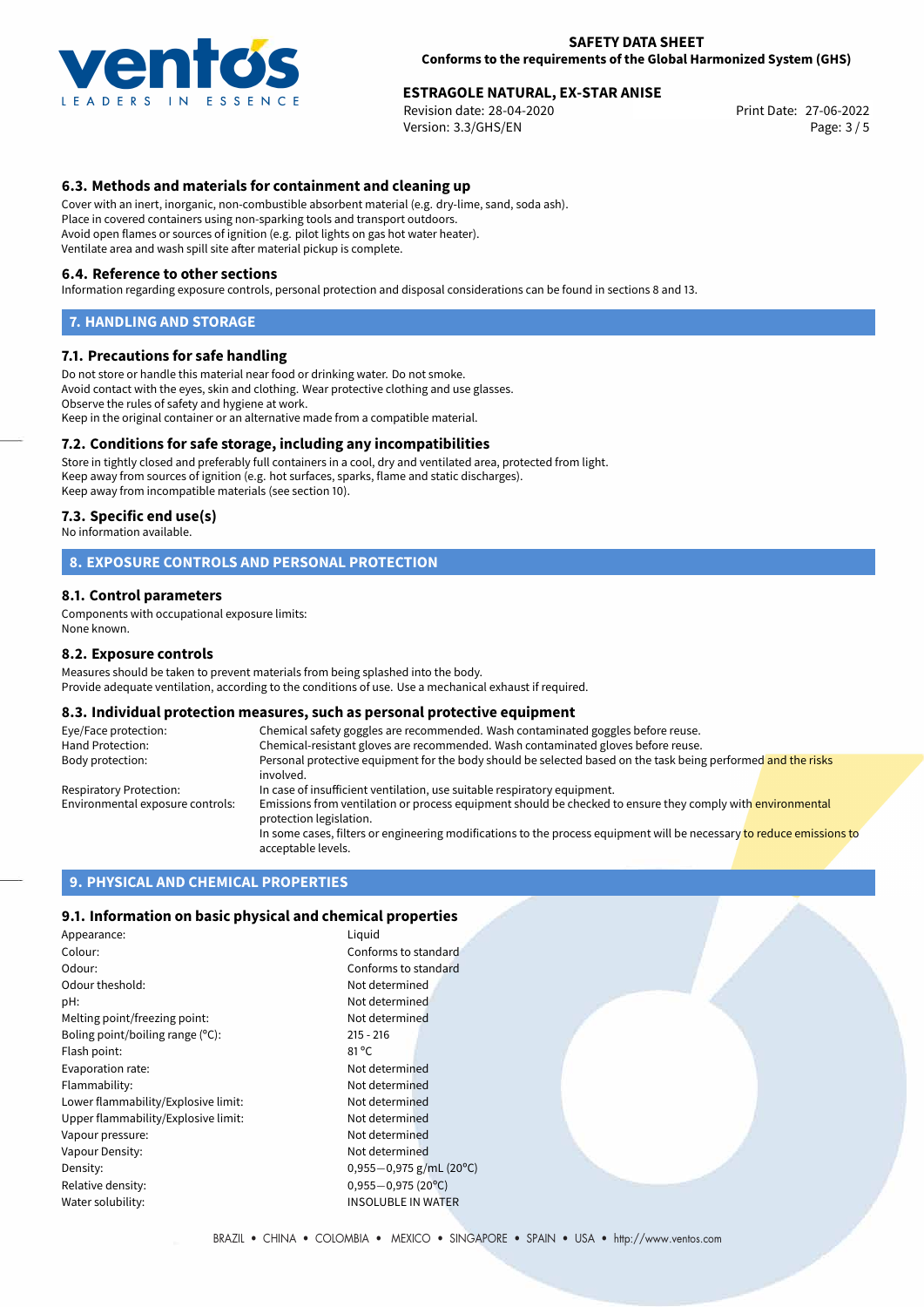

# **ESTRAGOLE NATURAL, EX-STAR ANISE**<br>27-06-2022 **Print Date: 27-06-202**2

Revision date: 28-04-2020 Version: 3.3/GHS/EN Page: 4 / 5

- Solubility in other solvents: SOLUBLE IN ETHANOL Partition coefficient n-octanol/water: Not determined Auto-ignition temperature: Not determined Decomposition temperature: Not determined Viscosity, dynamic: Not determined Viscosity, kinematic: Not determined Explosive properties: Not determined Oxidising properties: Not determined
	-

## **10. STABILITY AND REACTIVITY**

#### **10.1. Reactivity**

No hazardous reactions if stored and handled as prescribed/indicated.

#### **10.2. Chemical stability**

The product is stable if stored and handled as prescribed/indicated.

#### **10.3. Possibility of hazardous reactions**

No hazardous reactions if stored and handled as prescribed/indicated.

#### **10.4. Conditions to Avoid**

Conditions to Avoid: Excessive heat, flame or other ignition sources.

#### **10.5. Incompatible materials**

Avoid contact with strong acids and bases and oxidizing agents.

#### **10.6. Hazardous decomposition products**

During combustion may form carbon monoxide and unidentified organic compounds.

## **11. TOXICOLOGICAL INFORMATION**

| <b>Acute toxicity</b>             | Harmful if swallowed.                                                     |  |
|-----------------------------------|---------------------------------------------------------------------------|--|
| Skin corrosion/irritation         | Causes skin irritation.                                                   |  |
| Serious eye damage/irritation     | Based on the data available, the criteria for classification are not met. |  |
| Respiratory or skin sensitisation | May cause an allergic skin reaction.                                      |  |
| <b>Germ cell mutagenicity</b>     | Suspected of causing genetic defects.                                     |  |
| Carcinogenicity                   | Suspected of causing cancer.                                              |  |
| <b>Reproductive toxicity</b>      | Based on the data available, the criteria for classification are not met. |  |
| <b>STOT-single exposure</b>       | Based on the data available, the criteria for classification are not met. |  |
| <b>STOT-repeated exposure</b>     | Based on the data available, the criteria for classification are not met. |  |
| <b>Aspiration hazard</b>          | Based on the data available, the criteria for classification are not met. |  |

## **12. ECOLOGICAL INFORMATION**

#### **12.1. Toxicity**

**Assessment:**

Toxic to aquatic life. Harmful to aquatic life with long lasting effects. **Experimental/calculated data:** No information available.

## **12.2. Degradability**

No information available.

#### **12.3. Bioaccumulative potential**

No information available.

## **12.4. Soil mobility**

No information available.

## **12.5. Other adverse effects**

See also sections 6, 7, 13 and 15 Do not allow to get into waste water or waterways.